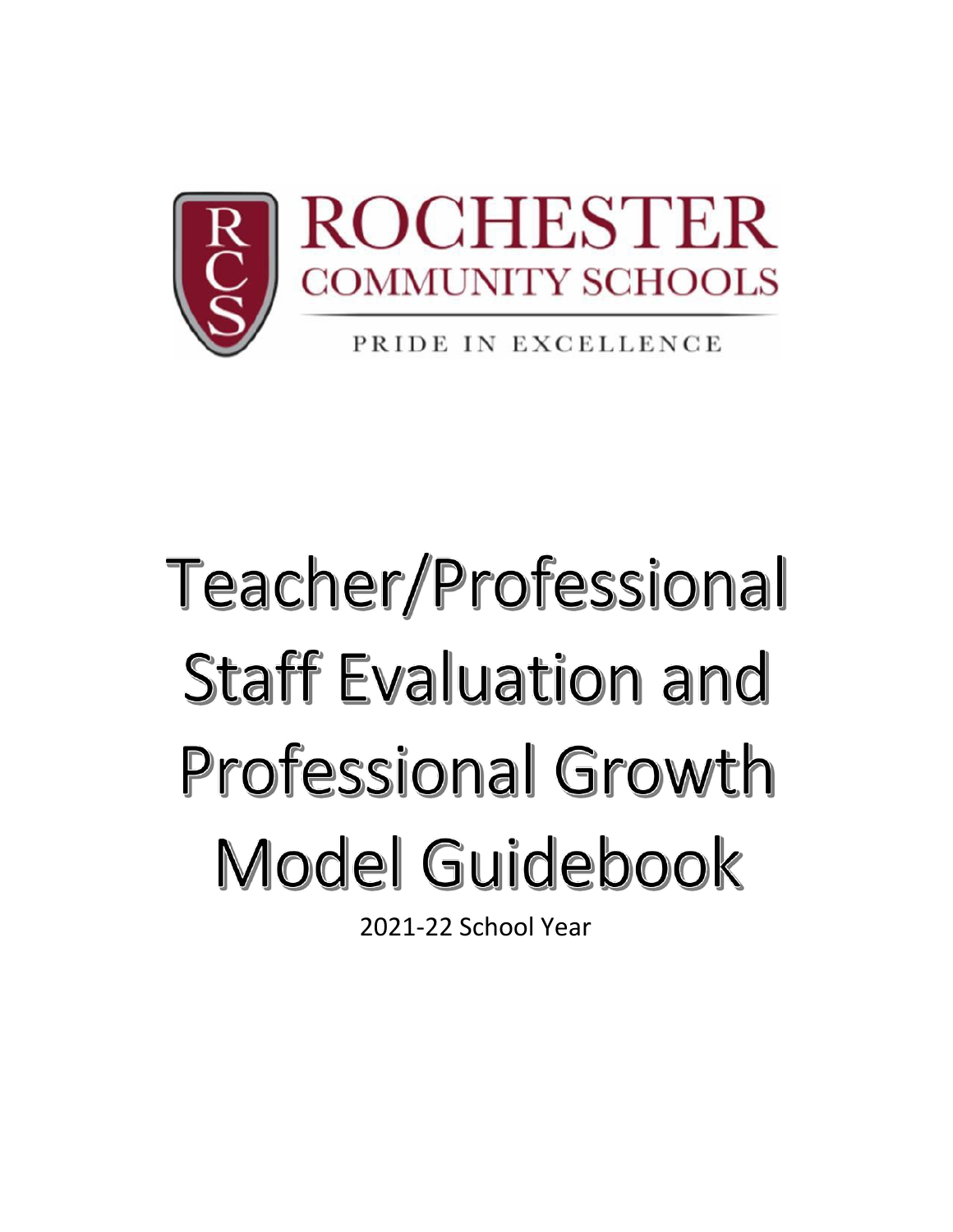The Teacher Evaluation and Professional Growth Model Evaluation Guidebook for all REA members has been developed to improve the Rochester Community Schools teacher evaluation tool and to be in compliance with Michigan law. RCS utilizes the Charlotte Danielson 2013 Edition Framework and the Frontline Education My Learning Plan platform. The District shall comply with Public Act 173 of 2015 and amendments to Section 1249 of the Revised School Code relating to the District's performance evaluation system for teachers. Pursuant to Section 1249, as amended, the District shall:

- Adopt and implement a rigorous, transparent and fair evaluation system.
- Evaluate job performance of teachers at least annually and provide timely and constructive feedback to teachers regarding their performance.
- Evaluate a teacher's job performance using multiple rating categories
- Provide an annual year-end evaluation for all teachers.
- Include classroom observations to assist in the performance evaluations. All of the following apply to these classroom observations:
	- $\circ$  Include a review of the teacher's lesson plan, the State curriculum standard being used in the lesson, and pupil engagement in the lesson.
	- o A classroom observation does not have to be for an entire class period.
	- $\circ$  There shall be at least two (2) classroom observations for all teachers. At least one (1) observation must be unscheduled. (see timeline chart)
	- $\circ$  Observations can be done in person during a Face to Face lesson, in person during an interactive remote lesson, or remotely as a member of a remote classroom.
	- $\circ$  The district shall ensure that within 30 days after each observation (scheduled or unscheduled), the teacher is provided with feedback.
- The performance evaluation system shall assign an effectiveness rating to each teacher of highly effective, effective, minimally effective, or ineffective.

The individual performance of the teacher must be the majority factor of the evaluation, and includes the following:

- Demonstrated pedagogical skills
- Knowledge of the subject area
- Ability to impart that knowledge
- Classroom management
- Manner and efficacy of disciplining students
- Rapport with parents and teachers
- Ability to withstand the strain of teaching
- Attendance and disciplinary record
- Significant accomplishments
- Relevant special training

This document is designed to provide a framework for continuous improvement and is based on the assumptions that student performance improves when all educators work diligently toward a common purpose, are part of a collaborative work environment, and seek to improve their professional practice.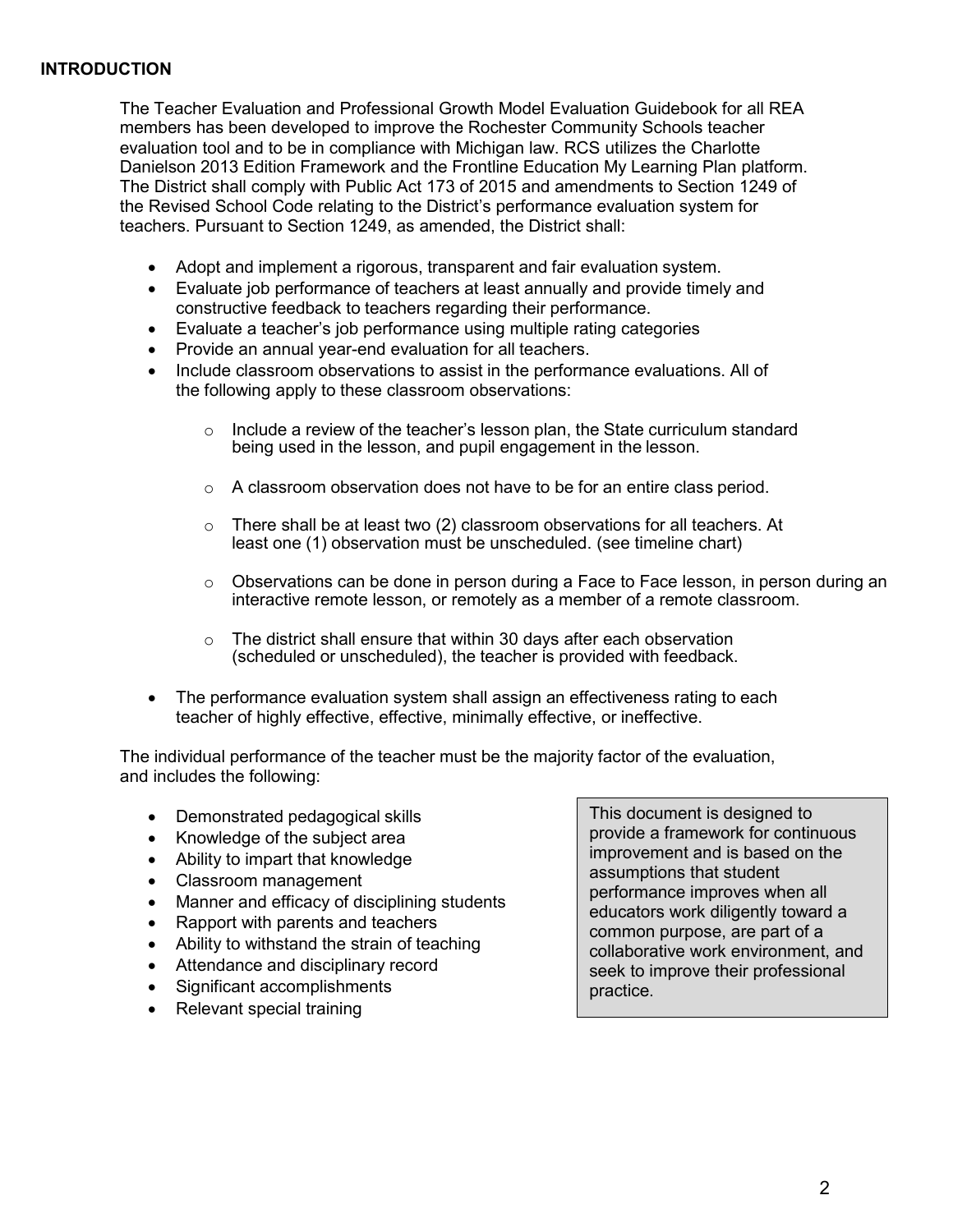## **STATEMENT OF PURPOSE AND BACKGROUND**

### **Purpose**

The purpose of the RCS Teacher Evaluation and Professional Growth Model is to contribute to the District's pursuit of excellence in education, K-12. The primary purpose of evaluation and supervision is to promote ongoing professional growth in order to improve student learning.

The evaluation system assures the School Board and the community that quality education is a responsibility shared by all staff. In a collaborative learning environment, the RCS Teacher Evaluation and Professional Growth Model provides opportunities for every teacher to set goals and strive for continuous improvement.

### **Background**

The RCS Teacher Evaluation and Professional Growth Model applies to all members of the Rochester Education Association (REA) (members referred to as teachers throughout the document).

Evaluations and observations will be conducted by the teacher's building principal, other administrators, and/or supervisors assigned by the Superintendent/designee.

### **Belief Statements**

We believe the Teacher Evaluation and Professional Growth Model should:

- Be a collaborative endeavor between the evaluators and the teacher being evaluated.
- Facilitate open communication in an atmosphere of mutual trust and respect.
- Lead to improved performance and personal growth.
- Help teachers develop skills as autonomous learners through self-assessment and personal reflection.
- Increase overall school improvement and student growth through improved teaching.
- Promote professional learning communities in which teachers collaborate to improve student learning.
- Ensure that evaluation and goals are connected with school improvement, professional development, and personal goals.
- Improve deficiencies in performance when identified.

## **OVERVIEW OF THE EVALUATION AND PROFESSIONAL GROWTH MODEL**

### **In the fall:**

### **1. Self-Assessment – Where am I now?**

All teachers/professional staff should review and complete the Initial Self-Assessment. Determine your level of expertise in each of the elements listed. Review your self-assessment.

If Minimally Effective or Highly Effective is selected for any element within the Rubric, then a rationale needs to be included in the comments section for that element.

*You can refer to your final self-assessment from the previous year to streamline this process.*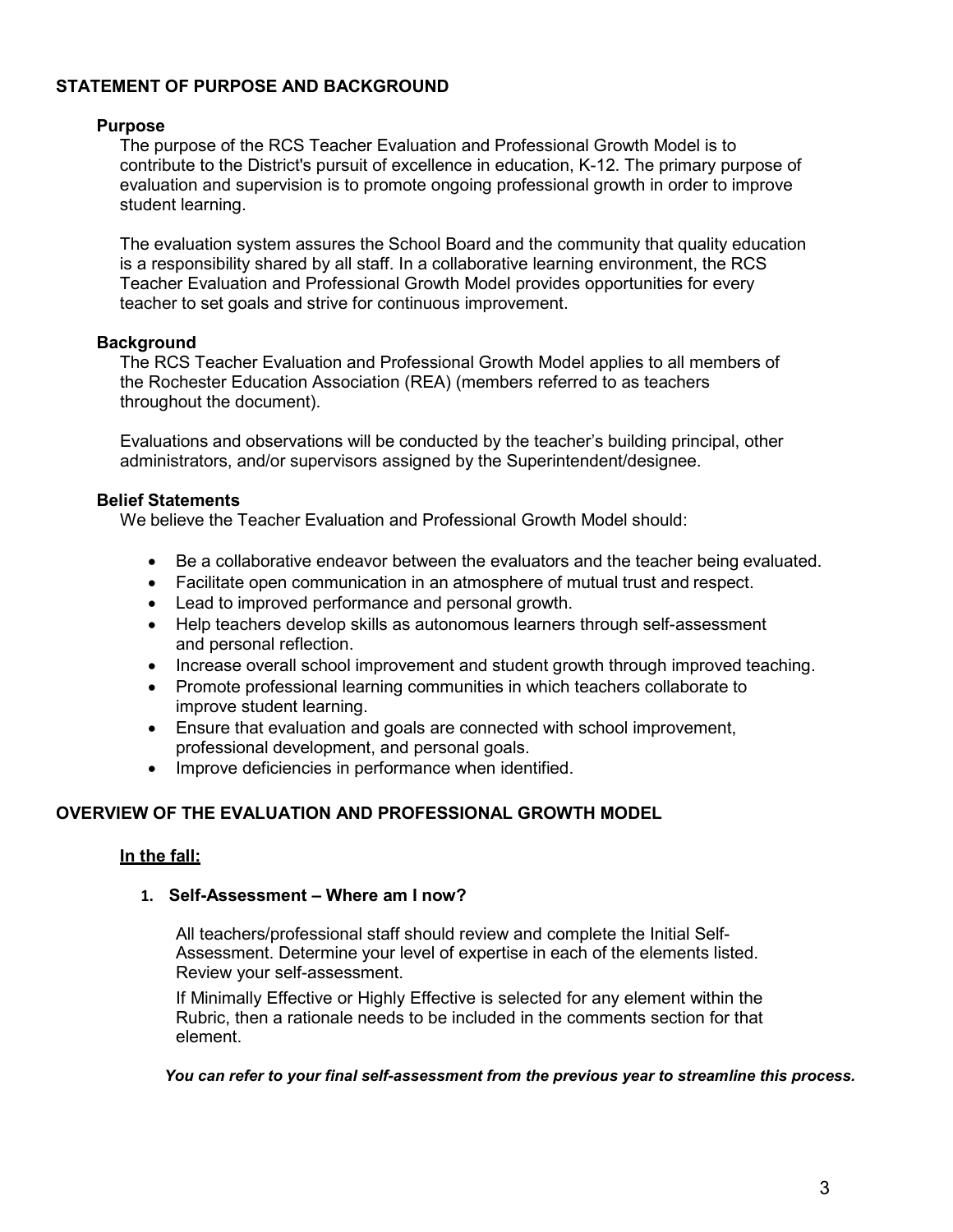## **2. Individual Improvement Goal – Goal 3 (or 3, 4, and 5 for Probationary Teachers)**

#### **a. Review your self-assessment.**

Choose areas from Domain 2 or Domain 3 and write at least **one** goal for improvement. Probationary teachers will develop **three** goals from these domains.

- **b. Plan for Professional Improvement – How do I get there?** Develop a thoughtful plan for accomplishing each goal. Include how progress will be tracked in order to inform the end of year reflective process. Identify any resources needed and/or support from supervisor.
- **c. Measures of Performance – What measures can be used as evidence of results?** Determine what measures or evidence will need to be gathered over the course of the year to determine if the individual improvement goal has been reached. Consider using lesson plans, classroom video, principal or peer observation, and/or classroom artifacts as evidence of personal growth.

### **Throughout the Year:**

Collect evidence in support of each of the individual improvement goals; upload into the electronic evaluation platform.

#### **In the spring:**

Reflecting on Results – Have I reached my goals?

- Individual Improvement Goal(s): Update the Teacher Rubric in the electronic evaluation tool to reflect individual professional growth. Upload evidence for review by building principal/evaluator.
- Complete your final self-assessment. Reflect back over the year, what might have been done differently? What plans/goals might be set for the coming year?

### **ANNUAL TEACHER/PROFESSIONAL STAFF EVALUATION TRACKS/CYCLES**

### **First Year Probationary**

All first year probationary teachers are to be evaluated and there will be a minimum of one scheduled classroom observation. The scheduled observation will be at a mutually agreed upon date/time and will consist of the submission of lesson plans ahead of time. There will be at least one unscheduled classroom observation. Feedback will be provided to the teacher within 30 days of the observation (scheduled or unscheduled). There will also be a minimum of one walkthrough observation with feedback. All probationary teachers will complete an Individual Development Plan (3 individual goals) in collaboration with their evaluating administrator. First year probationary teachers are required to have a midyear progress report completed. The midyear progress report will be aligned to the IDP. The progress report will include specific performance goals for the remainder of the school year.

### **Second through Fifth Year Probationary**

Probationary teachers are to be evaluated every year. At least one must be a scheduled observation which will consist of a mutually agreed upon scheduled date/time and submission of lessons plans ahead of time. At least one classroom observation will be unscheduled. Feedback will be provided to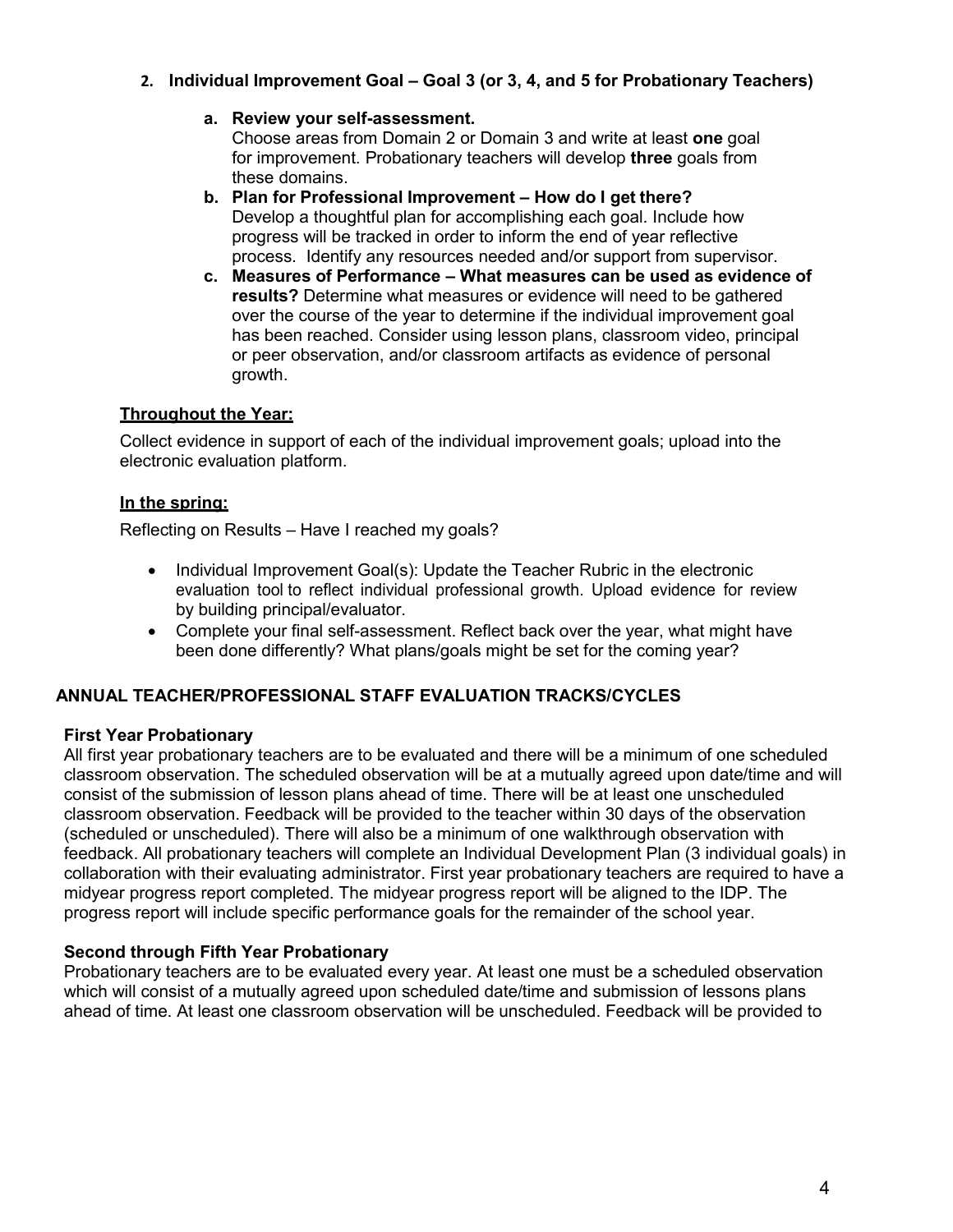the teacher in a post-observation meeting within 30 days of the observation (scheduled or unscheduled). Feedback should be recorded and made available to the teacher. There will also be a minimum of one walkthrough observation with feedback. All probationary teachers will complete an Individual Development Plan (3 individual goals) in collaboration with their evaluating administrator.

## **Tenured**

All Tenured teachers are to be evaluated. Evaluations must include at least two observations/walkthroughs with at least one being an unscheduled observation. Post observation conferences will be held within 30 days of the observation (scheduled or unscheduled). Evaluators may conduct additional observations or classroom walkthroughs (feedback will be provided within 30 days of each.)

## **Tenured with 3 Previous Years of Highly Effective Ratings – Suspended for 2021-2022**

When evaluation ratings were suspended during the 2019-2020 school year, the 3 year HE cycle was reset for everyone. Therefore, this is year 2 of a new 3-year cycle for HE3 ratings. All teachers will be evaluated this year and next. A teacher who has received three consecutive years of ratings of Highly Effective should complete theinitial self- assessment and set goals. Classroom observations are not required but may occur. There should be a review of progress toward goals and a Final Self-Assessment completed at the end of theyear. No final evaluation rating will be given.

## **Tenured placed on an Individualized Development Plan (IDP)**

In addition to the tenured track, any teacher who received a rating of minimally effective or ineffective in his or her most recent annual year-end evaluation will be placed on an IDP and a mid-year progress report will be completed. The midyear progress report will be based, in part, on student achievement and will be aligned to the teachers IDP. The progress report will also include specific performance goals for the remainder of the school year. The IDP will be developed by appropriate administrative personnel in consultation with the individual teacher no later than September 30. The tenured teacher must make progress toward the IDP goals within the specified time period not to exceed 180 days.

## **Psychologists and OT/PT Evaluations**

First year psychologists and OT/ PT will be evaluated on their rubric and will develop 3 individual growth goals. Second – Fifth year psychologists and OT/ PT will be evaluated on their rubric and will develop 3 individual growth goals. Beyond-five psychologists and OT/ PT will be evaluated on their rubric and will develop 1 individual growth goal.

# **CALCULATION OF FINAL EVALUATION RATING**

The **Summative Performance Evaluation Ratings (60%) & Student Growth (40%)** will be used to determine the **Final Evaluation Rating.**

### **SUMMATIVE PERFORMANCE EVALUATION**

• Classroom teachers will receive an effectiveness rating on the Summative Performance Evaluation using the Danielson 2013 rubric. The weighting of each domain component for the ratings portion (60% of the total) is found in the chart below and will be combined with the growth rating (40% of total) as described in the color coded chart below.

|                        | Domain 1   Planning and Preparation      | 10%           |
|------------------------|------------------------------------------|---------------|
|                        | Domain 2 Classroom Environment           | 35%           |
| Domain 3   Instruction |                                          | 35%           |
|                        | Domain 4   Professional Responsibilities | 20%           |
|                        |                                          | Total:   100% |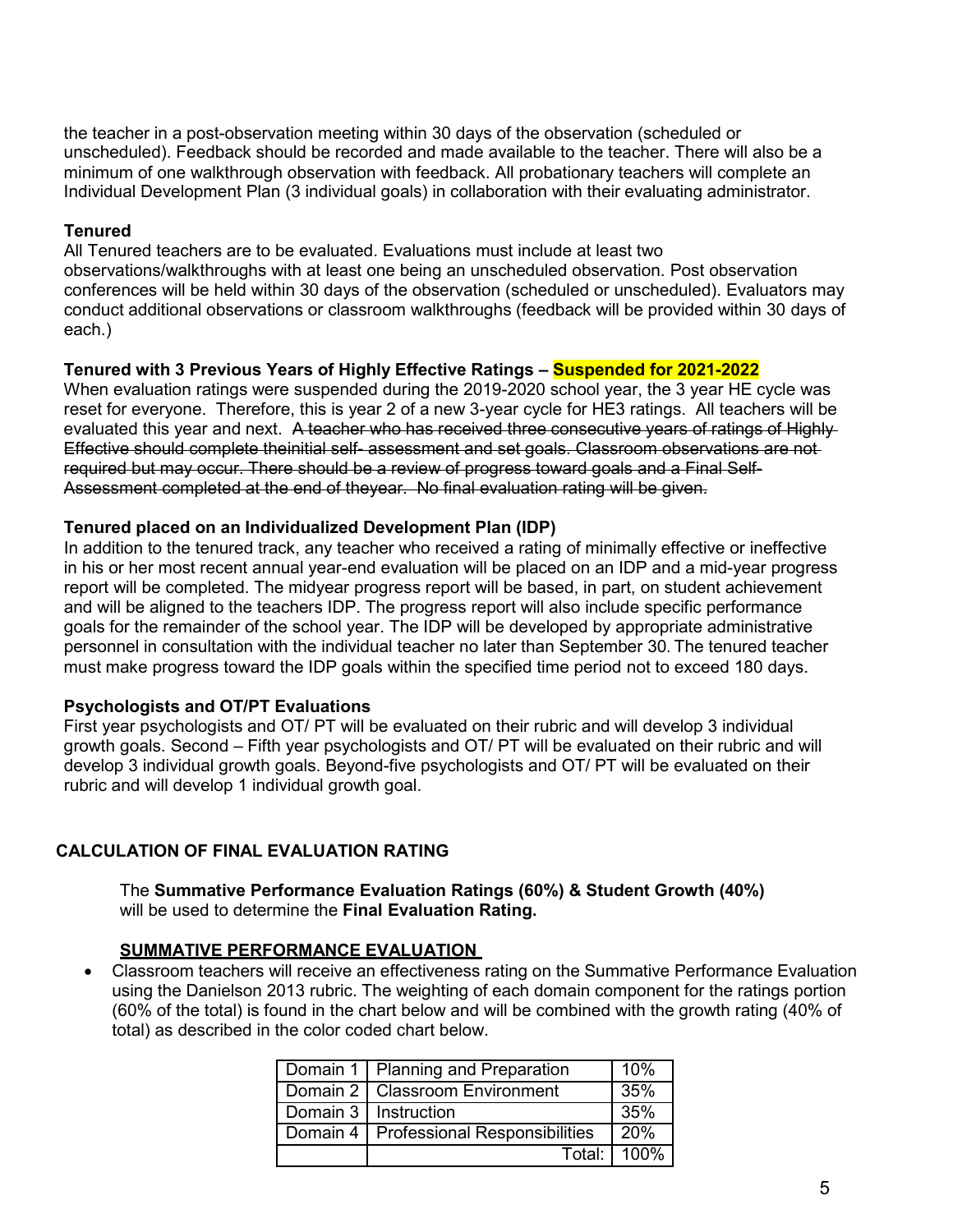There are alternative Summative Performance Evaluation rubrics for the following staff: Consultant/Specialist; Learning Consultant (Elementary and Secondary); Counselor; Social Worker; Teacher Consultant, Secondary ILS, OT/PT, Psychologist and Speech and Language Pathologists.

| <b>FINAL ANNUAL EVALUATION RATING</b> |                                      |                | <b>Evaluation Rating (60%)</b>       |                                      |                                      |                         |
|---------------------------------------|--------------------------------------|----------------|--------------------------------------|--------------------------------------|--------------------------------------|-------------------------|
|                                       |                                      |                | <b>Ineffective</b>                   | <b>Minimally</b><br><b>Effective</b> | <b>Effective</b>                     | <b>Highly Effective</b> |
|                                       |                                      |                | $\mathbf{1}$                         | $\overline{2}$                       | 3                                    | 4                       |
| <b>Student</b><br>Growth<br>$(40\%)$  | <b>Ineffective</b>                   | $\mathbf{1}$   | <b>Ineffective</b>                   | <b>Ineffective</b>                   | <b>Minimally</b><br><b>Effective</b> | <b>Effective</b>        |
|                                       | <b>Minimally</b><br><b>Effective</b> | $\overline{2}$ | <b>Ineffective</b>                   | <b>Minimally</b><br><b>Effective</b> | <b>Effective</b>                     | <b>Effective</b>        |
|                                       | <b>Effective</b>                     | 3              | <b>Ineffective</b>                   | <b>Minimally</b><br><b>Effective</b> | <b>Effective</b>                     | <b>Highly Effective</b> |
|                                       | <b>Highly Effective</b>              | 4              | <b>Minimally</b><br><b>Effective</b> | <b>Effective</b>                     | <b>Effective</b>                     | <b>Highly Effective</b> |

\*\*For the 2021-22 school year, student growth goals will consist of a District Goal and a Building Goal. The language for these goals is still under development as we are receiving guidance related to development of these goals in the age of COVID. Student growth goals will be designed to neutralize the potential impact of COVID-19, and will be designed to mitigate overall impact on individual teacher evaluation ratings.

## **SAMPLE EVALUATION GOAL-SETTING FORM**

**Goal 1 & 2 (District and Building Growth Goals) -** Growth Goal for 2021-22 Year will be distributed in the near future. (Goal 1will be a district goal much like last year, Goal 2 will be a building-based goal using school-wide data). Please note, growth goals for ECSE and ATPS may be adjusted to the needs of those specific programs.

**GOAL 3/4/5 – Individual Improvement Goal – From Domain 2 or Domain 3\***

Goal:

Purpose of Goal:

Plan to Accomplish Goal:

Resources Needed:

Measures of Performance/Evidence:

**\*For Probationary Teachers and those Tenured Teachers on an IDP you must choose at least three Individual Improvement Goals from Domain 2 or Domain 3. Tenured Teachers choose a**